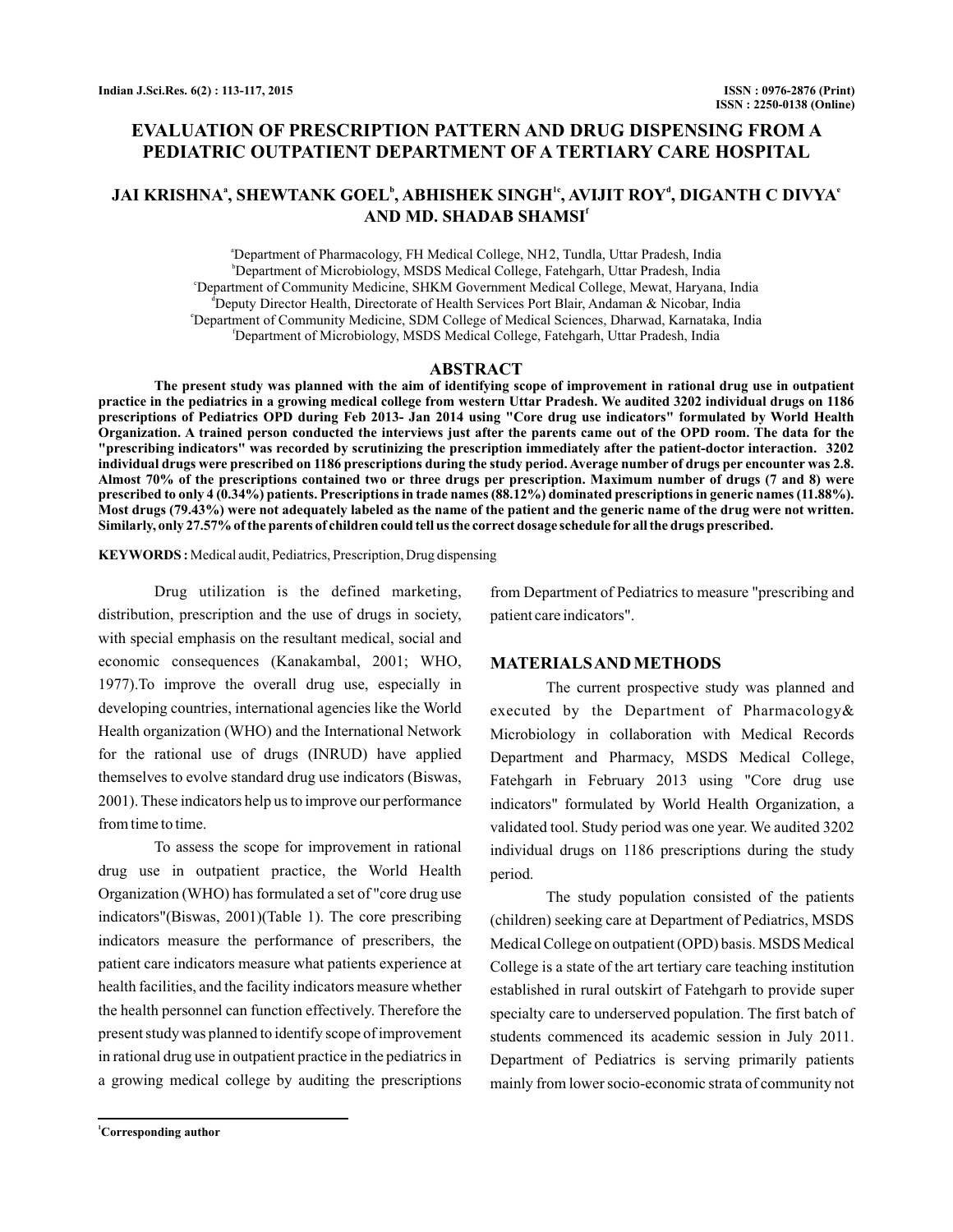**KRISHNA ET AL. EVALUATION OF PRESCRIPTION PATTERN AND DRUG DISPENSING... :**

| <b>Prescribing Indicators</b>                                            |
|--------------------------------------------------------------------------|
| 1. Average number of drugs per encounter                                 |
| 2. Percentage of drugs prescribed by generic name                        |
| 3. Percentage of encounters with an antibiotic prescribed                |
| 4. Percentage of encounters with an injection prescribed                 |
| 5. Percentage of drugs prescribed from essential drugs list or formulary |
| <b>Patient Care Indicators</b>                                           |
| 6. Average consultation time                                             |
| 7. Average dispensing time                                               |
| 8. Percentage of drugs actually dispensed                                |
| 9. Percentage of drugs adequately labeled                                |
| 10. Patient's knowledge of correct dosage                                |
| <b>Facility Indicators</b>                                               |
| 11. Availability of copy of essential drugs list or formulary            |
| 12. Availability of key drugs                                            |
| *World Health Organization                                               |

only from western Uttar Pradesh but also from neighboring states.The "minimum" recommended sample size for a study carried out in a single health facility is 100 encounters (WHO, 1993). On an average 70-120 patients (children) seek care at Department of Pediatrics, MSDS Medical College on outpatient (OPD) basis per day. So this growing institution provided us a perfect base to plan and execute this study.

Data was collected one a week for a period of one year. The day of data collection was chosen randomly. A trained person conducted the interviews just after the parents came out of the OPD room. Data was captured on predesigned WHO proforma. The data for the "prescribing indicators" was recorded by scrutinizing the prescription immediately after the patient-doctor interaction. Investigator would then instruct the parent to collect the prescribed drugs from the hospital pharmacy, and to meet her again to record data for the "patient care indicators". Which drugs were dispensed was determined by examining the drug packages/bottles the parent had actually received. It was noted whether they had been adequately labeled, viz. whether the name of the patient, the generic name of the drug and when the drug should be taken was written on them. Lastly, the parent's knowledge of when and in what quantity each drug that was actually dispensed should be taken was evaluated. Failure to know either of these two points would result in parent's knowledge being scored as inadequate.

To collect data to calculate the average consultation and dispensing times, investigator had to put time on the prescription one he is entering the room of doctor for consultation and at the moment, he is coming out. Similarly marking of time was made while collecting medicines from pharmacy.

Permission of Institutional ethics committee (IEC) was sought before the commencement of the study. Informed consent was obtained from the study participants. All the questionnaires were manually checked and edited for completeness and consistency and were then coded for computer entry. After compilation of collected data, analysis was done using Statistical Package for Social Sciences (SPSS), version 20 (IBM, Chicago, USA). The results were expressed using appropriate statistical methods.

## **RESULTS**

The mean age of the patients was  $3.4 \pm 3.1$  years (range 2 months -12 years). Males 772 (65.1%) outnumbered female patients 414 (34.9%). 3202 individual drugs were prescribed on 1186 prescriptions during the study period. Average number of drugs per encounter was  $2.8 \pm 0.85$ .

Number of drugs prescribed per prescription among study subjects varied from one to eight. Almost 70% of the prescriptions contained two or three drugs per prescription. Maximum number of drugs (7 and 8) were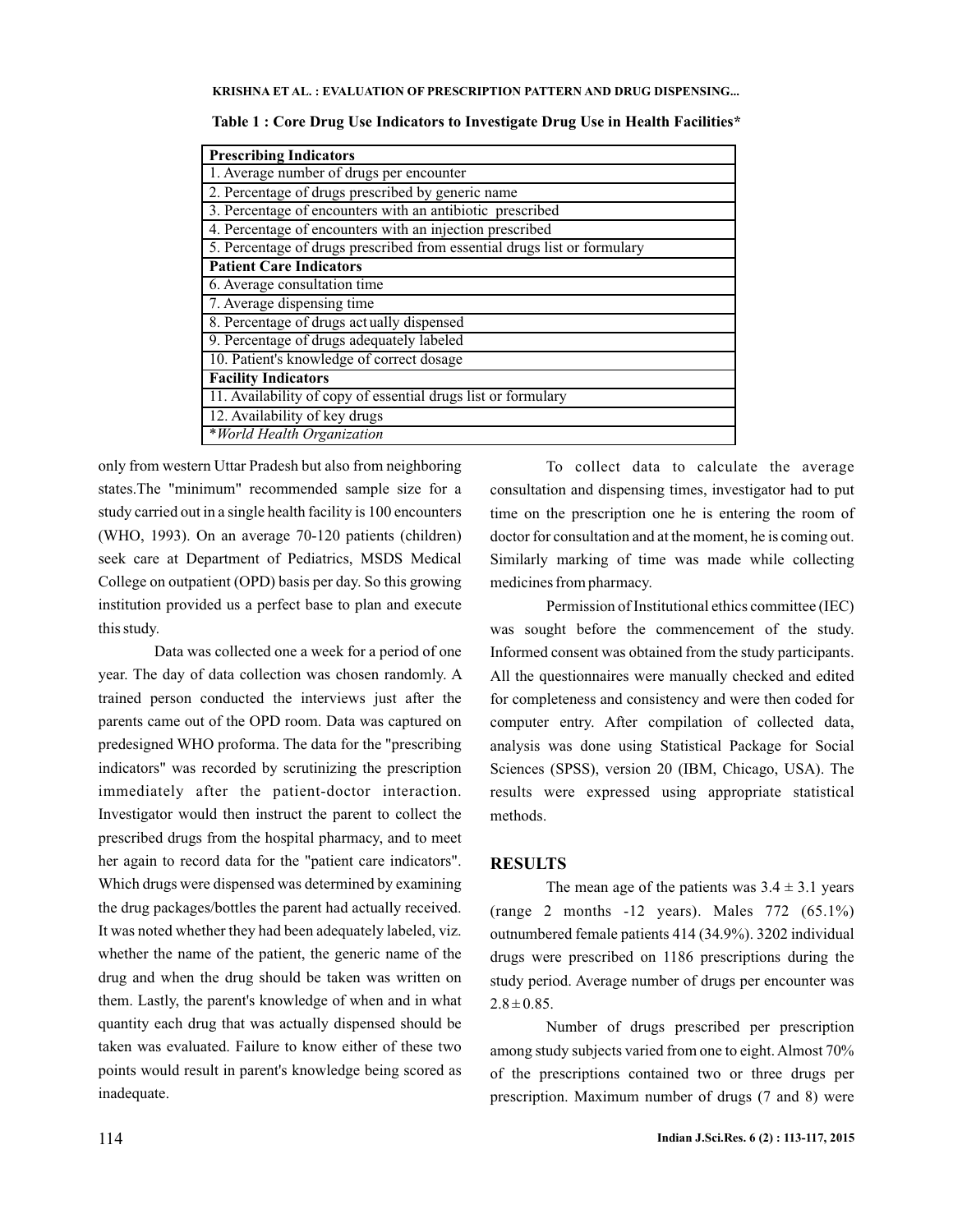| KRISHNA ET AL. : EVALUATION OF PRESCRIPTION PATTERN AND DRUG DISPENSING |  |
|-------------------------------------------------------------------------|--|
|-------------------------------------------------------------------------|--|

|                                  | No. of prescriptions |            |  |
|----------------------------------|----------------------|------------|--|
| Number of drugs per prescription | N                    | Percentage |  |
| One                              | 70                   | 5.90       |  |
| Two                              | 367                  | 30.94      |  |
| Three                            | 485                  | 40.89      |  |
| Four                             | 148                  | 12.48      |  |
| Five                             | 77                   | 6.49       |  |
| <b>Six</b>                       | 35                   | 2.95       |  |
| Seven                            | 2                    | 0.17       |  |
| Eight                            | $\overline{c}$       | 0.17       |  |
| Total                            | 1186                 | 100        |  |

**Table 2: Number of Drugs Prescribed Per Prescription Among Study Subjects**



**Figure 1: Bar Chart Showing Prescription of Drugs in Trade/genaric Names**

prescribed to only 4 (0.34%) patients. (Table 2)

Regarding prescribing drugs by generic names or trade names, prescriptions in trade names (1045, 88.12%) dominated prescriptions in generic names (141, 11.88%). (Figure 1)

Drugs were prescribed in seven different dosage forms. The most common mode of drug prescription was syrup, followed by tablets and capsules, oral rehydration salts (ORS), eye/ear/nose drops, nebulizations, lotions and injectable. Use of antibiotics was frequent.

The number of encounters with antibiotics was 533. Antibiotics constituted almost 45% of the total number of drugs prescribed. Most of the antibiotics were prescribed for acute gastroenteritis, acute respiratory infections and febrile illnesses. Most frequently prescribed antibiotics were ampicillin, co-trimoxazole, amoxicillin and erythromycin. 81.96% of drugs were prescribed fromWHO essential drug list. Sixty four percent of drugs were actually dispensed by the hospital pharmacy.

Most drugs (79.43%) were not adequately labeled as the name of the patient and the generic name of the drug were not written. Similarly, only 27.57% of the parents of children could tell us the correct dosage schedule for all the drugs prescribed. Regarding patient care indicators, average consultation time and average dispensing time calculated was 3.5 minutes and 2.7 minutes respectively. (Table 3)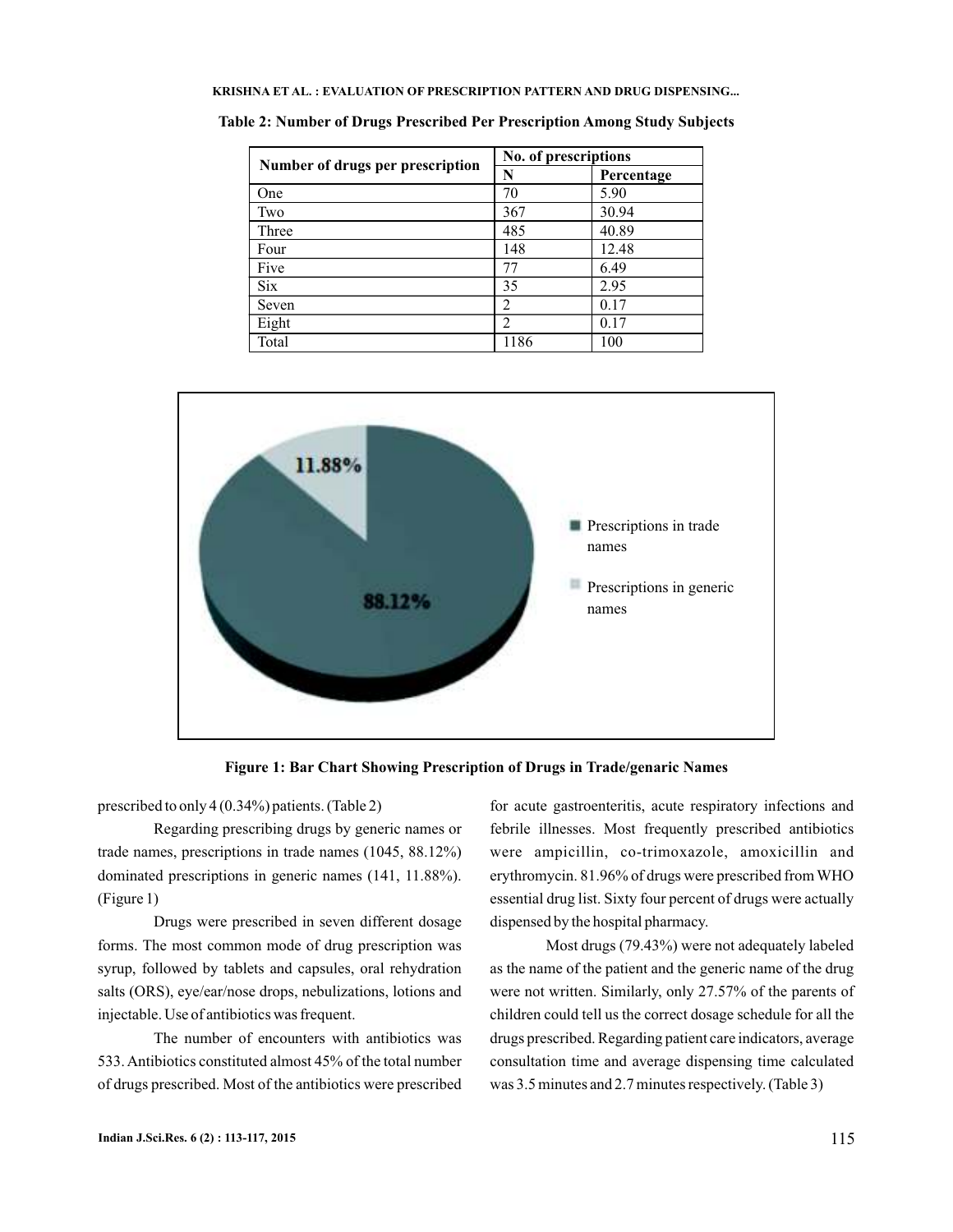| <b>Core Drug Use Indicators</b>                | <b>Current Study</b> | Comparison     |             |
|------------------------------------------------|----------------------|----------------|-------------|
|                                                |                      | Hazra et al    | Rishi et al |
| Average number of drugs prescribed             | 2.8                  | 3.2            | 3.6         |
| % of drugs prescribed by generic names         | $11.88\%$ (n=141)    | 46.2%          | 51.0%       |
| % of encounters with an antibiotic prescribed  | 44.94% (n=533)       | 72.8%          | 77.2%       |
| % of encounters with an injection prescribed   | $1.94\%$ (n=23)      | $3.9\%$        | $7.0\%$     |
| % of drugs prescribed from essential drug list | $81.96\%$ (n=972)    | 45.7%          |             |
| Average consultation time (Min)                | 3.5                  | 3.7            |             |
| Average dispensing time (Min)                  | 2.7                  | 3.1            |             |
| % of drugs actually dispensed                  | $64.0\%$ (n=759)     | 11.6%          | 64.6%       |
| % of drugs adequately labeled                  | $20.57\%$ (n=244)    | 56.2%          | $0.0\%$     |
| % patients with correct knowledge of dosage    | $27.57\%$ (n=327)    | 64.5%          | 71.5%       |
| Essential Drugs List / formulary available     | N <sub>0</sub>       | N <sub>0</sub> |             |
| % availability of key drugs                    | $73.02\%$ (n=866)    |                |             |

**Table 3 : Core Drug Use Indicators of Current Study and Comparison With Other Indian Studies**

#### **DISCUSSION**

The current study assessed the scope for improvement in rational drug use in outpatient practice in the pediatrics department of a tertiary care teaching institution. Valid conclusions were drawn on the basis of data collected by scrutinizing the prescriptions written by pediatric resident doctors and by interviewing parents of 1186 outpatient children.

Average number of drugs/injections per encounter is an important index of the scope for intervention in prescribing practices. Our figure of 2.9 drugs per encounter is higher than the recommended limit of 2(WHO, 1993). Similar findings have been reported in other Indian studies (Hazra, 2000; Rishi, 2003). However, this finding is in contrast to the study studies from Bangladesh and Lebanonwho have reported rational figures of 1.4 and 1.6, respectively(Guyon, 1994; Hamadeh, 2001). Not surprisingly our study shows that three or more drugs were prescribed in more than 63% of prescriptions. More number of medications increases the risk of drug interactions, of dispensing errors and of the parent not knowing the dosage schedules. It can be minimized by rational prescribing.

Regarding prescribing drugs by generic names or trade names, we observed that prescriptions in trade names dominated prescriptions in generic names. Increasing generic prescribing would rationalize the use and reduce the cost of drugs. Higher figures (75% to 99.8%) of generic prescribing has been reported from Cambodia and Tanzania(Chareonkul, 2002; Hong, 1996).

Regarding patient care indicators, our study revealed that only 64% of drugs were actually dispensed by the hospital pharmacy. It is quite below of satisfactory level. Drugs should be available in the hospital pharmacy so that it can be dispensed to poor people. Otherwise they have to purchase the medicines from the market which will impose economic burden on them. Its failure on the part of people involved in management of hospital pharmacy. Reasons may be multiple. One of the reasons was not calculating the medicines demand by the department on regular basis. On the other hand failure to maintain buffer stock by the pharmacy was another reason for shortage of drugs in the pharmacy. Certain drugs prescribed as syrups (for example, calcium supplements, iron-folic acid supplements, mebendazole, metronidazole, multivitamins, pheniramine maleate, and salbutamol) were not dispensed although they were available in tablet form. Therefore one must keep certain practical aspects like appropriate proportion of dosage form being utilized in mind while preparing demand of medicines for the pharmacy.

This study has several strengths. First, we have identified scope of improvement in rational drug use in outpatient practice in the pediatrics in a growing medical college. In-depth analysis of this aspect has not been closely investigated by many experts in the field. This study becomes very important as long lasting impact can be achieved if rectifications of deficiencies are identified well in time and corrected at the earliest. Second, all the investigations were conducted by authors of the study only,